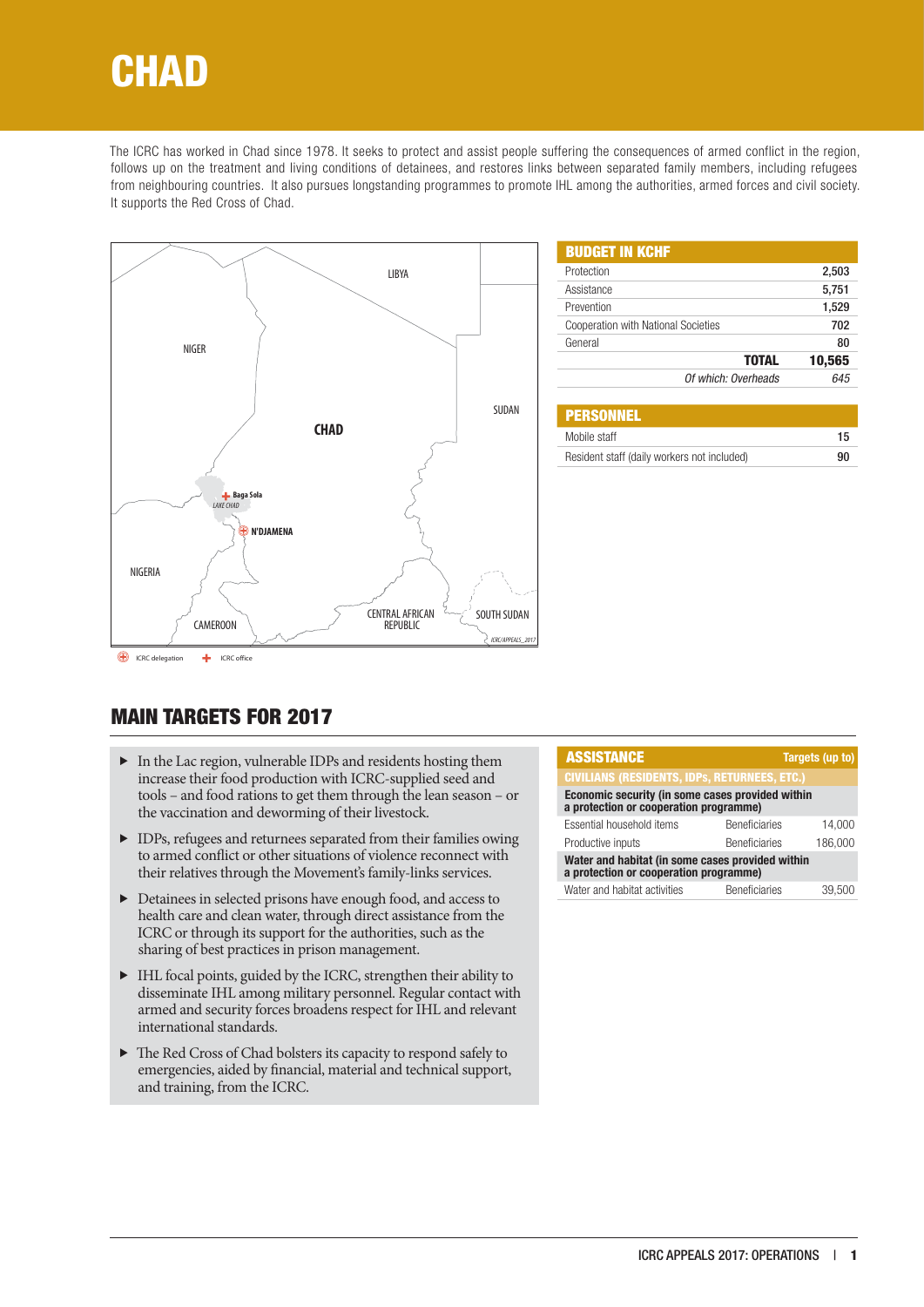# CONTEXT

The conflict in the Lake Chad region continues. Chadian troops and those of its neighbours – Cameroon, Niger and Nigeria – remain engaged in military operations against the armed group that calls itself Islamic State's West Africa Province, also known as Jama'atu Ahlis Sunna Lidda'awati wal-Jihad or Boko Haram (see *African Union*). Humanitarian needs persist as the spillover of insecurity into Chadian territory continues to displace people; this spillover also exacerbates the underlying economic difficulties in the Lake Chad region and the Sahel.

Instability in the Central African Republic (hereafter CAR), and in Sudan's Darfur region, leaves the situation of returnees and refugees in various parts of Chad unchanged. Resources, limited to begin with, are overstretched; and already-weakened infrastructure and services are under considerable strain.

Chad's capital, N'Djamena, continues to host the headquarters of the Multinational Joint Task Force (MNJTF), which responds to the conflict in the Lake Chad region; it is also the base for Barkhane, a French military operation against armed groups in the Sahel. Chad has peacekeeping troops in Mali. The joint Chadian-Sudanese force and the tripartite CAR-Chadian-Sudanese force are stationed along the countries' common borders.

Political tensions, occasional communal violence, banditry, and episodic unrest over economic frustrations persist.

# HUMANITARIAN RESPONSE

In 2017, the ICRC will maintain its dialogue with all the pertinent actors, reminding them to respect IHL and other fundamental rules protecting people during armed conflict and other situations of violence, including detainees and people displaced or otherwise affected by the conflict in the Lake Chad region.

The ICRC will visit detainees, in accordance with its standard procedures, to monitor their treatment and living conditions. It will follow up security detainees individually, and encourage the authorities to notify the detainees' families and the ICRC of the arrest, transfer and/or release of such persons. Following visits, the ICRC will communicate its findings and recommendations confidentially to the detaining authorities. The authorities will be encouraged – via round-tables, workshops and other events – to respect judicial guarantees and improve prison management. The ICRC will assist the authorities' efforts to ensure detainees' well-being – by providing direct support, training prison health staff, and other means.

The ICRC will continue to help restore contact among members of families separated by armed conflict or other violence – including detainees, refugees and returnees from the CAR and Sudan, and people displaced by the situation in the Lake Chad region. Particular attention will be given to unaccompanied minors and separated children; where appropriate, they will be reunited with their families.

In the Lac region, the ICRC will provide essential household items, food and livelihood support for IDPs and residents of host communities to help them cope with their situation. Through infrastructural support, the ICRC will help ensure their access to clean water and sanitary living conditions.

Regular contact with armed and security forces, especially those involved in arrests, interrogations and ongoing combat operations, will be maintained in order to strengthen respect for IHL and internationally recognized standards for law enforcement, and support for the Movement and the ICRC. The organization will encourage the armed and security forces to incorporate IHL and international human rights law in their doctrine, training and operations; to this end, it will conduct briefings and training sessions on these topics, including for IHL focal points and military officers, and sponsor high-ranking officers' participation in IHL workshops.

Through dialogue and workshops, the ICRC will encourage Chadian authorities to incorporate and/or implement IHL instruments, such as the African Union Convention on IDPs. It will also provide support for enacting a law protecting the red cross emblem and for adopting a revised penal code. The ICRC will increase contact with key members of civil society, including traditional/religious leaders, members of the media and academics, with the aim of stimulating interest in IHL and dialogue on it.

The ICRC will provide financial, material and training support for the Red Cross of Chad to strengthen its ability to safely assist people in need, including those affected by the conflict in the Lake Chad region, refugees and returnees from the CAR, and Sudanese refugees.

The ICRC will continue to coordinate with Movement partners and other humanitarian actors to maximize the impact of its activities and avoid the duplication of effort, especially in the Lake Chad region.

# HUMANITARIAN ISSUES AND ICRC **OBJECTIVES**

# CIVILIANS

People displaced by the conflict in the Lake Chad region, as well as residents of host communities, have difficulty in meeting their basic needs and in pursuing their livelihoods. Refugees and returnees from the CAR and Sudan remain in Chad. People separated from their families have only limited means for contacting their relatives.

## **Objective**

Civilians affected by armed conflict and other violence are able to meet their basic needs. People separated from their families are able to restore and maintain contact with relatives; they are reunited, where appropriate.

# Plan of action and indicators

## **PROTECTION**

- $\blacktriangleright$  maintain dialogue with the pertinent parties on humanitarian concerns and on allegations of abuse collected by the ICRC, and remind them of the respect and protection due to people under IHL and domestic and international law (see *Actors of influence*); promote the protection of civilians during armed conflict and other violence
- involve conflict-affected communities in the Lac region in assessing their needs; through economic initiatives (see below), help the most vulnerable among them to strengthen their resilience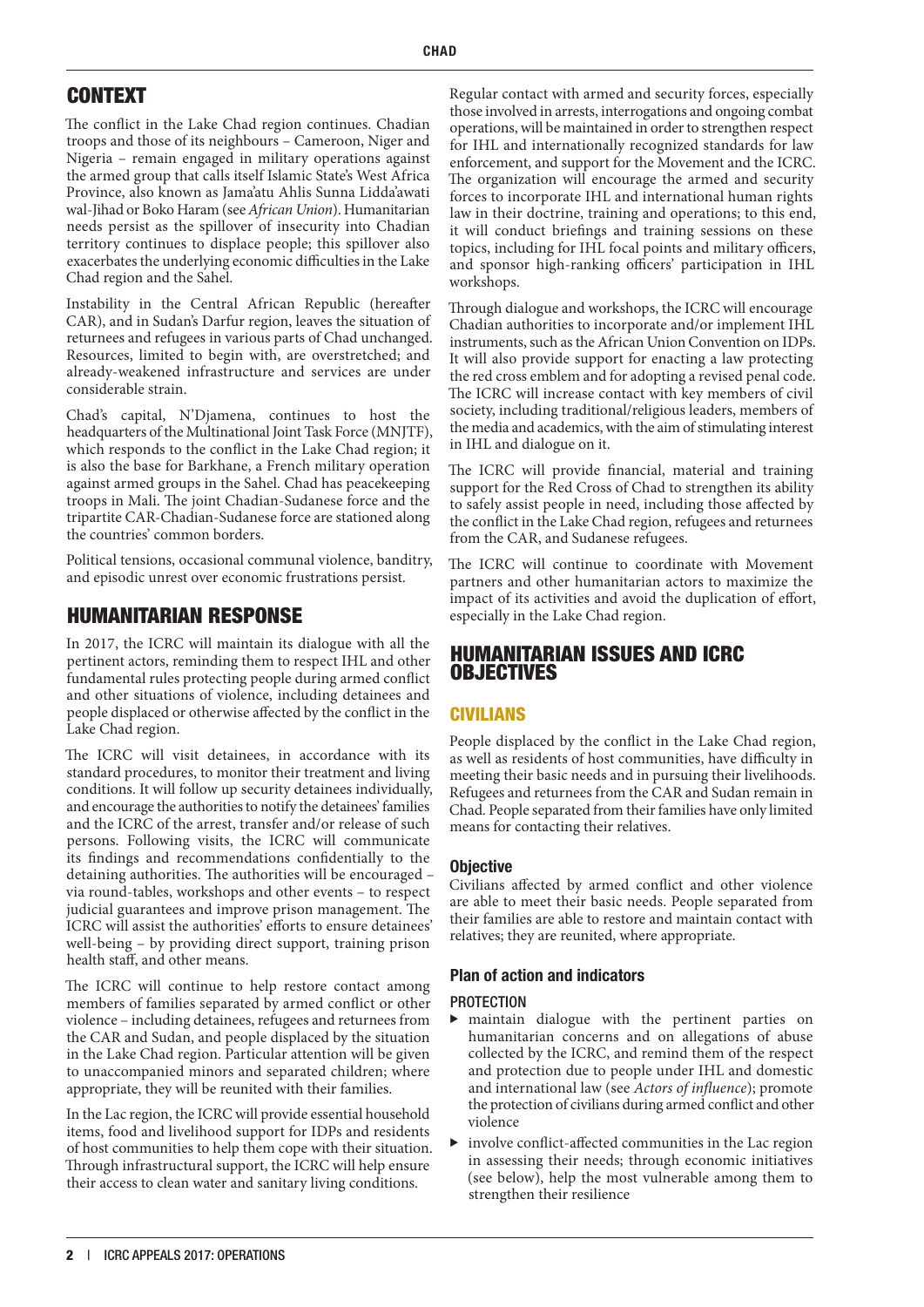Restoring family links

- $\triangleright$  collect tracing requests and follow up cases of missing people
- provide the Red Cross of Chad with financial and technical support, and training, to build its capacity to restore family links independently; in particular, train focal points and volunteers, during joint field missions, and sponsor their participation in a regional workshop

With the National Society:

- $\blacktriangleright$  enable people dispersed by armed conflict and other violence – especially unaccompanied and separated children – to restore/maintain contact with relatives through family-links services, such as phone calls and RCMs
- $\blacktriangleright\;$  where appropriate, reunite unaccompanied and separated children, and other vulnerable people, with their families; conduct follow-up visits and advocate their social reintegration

#### ASSISTANCE

 $\blacktriangleright$  help the National Society increase its capacity to assist conflict-affected people through material, technical and training support

With the National Society:

#### Economic security

- $\triangleright$  to enable IDPs and residents affected by the conflict in the Lake Chad region to increase their food production:
	- provide seed and tools to some 6,000 households (36,000 people in all); supply them with food rations to help them get through the lean season and to prevent the consumption of seed meant for planting
	- help vaccinate and deworm the livestock of some 25,000 pastoral households (150,000 people)
- $\blacktriangleright$  implement community-based projects in the Lac region, to be carried out by people most affected by the conflict, so that they can build up their resilience while also helping to address their communities' needs
- $\blacktriangleright$  be prepared to distribute household essentials and hygiene items for IDPs, refugees and returnees (up to 2,500 households/14,400 people), to help them cope with the immediate consequences of armed conflict, other situations of violence and/or natural disasters

#### Water and habitat

- $\blacktriangleright$  in the Lac region, construct infrastructure to improve the living conditions of IDPs and residents, and to mitigate risks of disease outbreaks; more specifically:
	- construct water pumps and wells, to enable some 31,000 people to maintain their access to clean water
	- install latrines to improve sanitation for over 30,000 of them
- $\blacktriangleright$  supplement the activities mentioned above by providing hygiene items, conducting hygiene-promotion sessions and encouraging the formation of maintenance/repair teams to ensure the functioning of the infrastructure
- $\blacktriangleright$  in Baga Sola, help set up a committee to take charge of waste collection and water treatment, to benefit around 8,500 people; during meetings, encourage local authorities and the community to improve their sewage system

### PEOPLE DEPRIVED OF THEIR FREEDOM

Overcrowding and dilapidated prison infrastructure create difficult living conditions. Penitentiary authorities lack both training and sufficient funds; detainees are often not given enough food to meet their dietary needs. Malnutrition remains an issue in some places of detention. Detainees have inadequate access to basic health care.

The specific needs of some detainees, such as women and minors, are not always met; detainees are not always able to restore/maintain contact with relatives.

#### **Objective**

Detainees, including people held in places of temporary detention, are afforded treatment and living conditions that comply with internationally recognized standards. They are able to reconnect with relatives.

#### Plan of action and indicators

#### **PROTECTION**

- $\blacktriangleright$  visit detainees, including those arrested on security-related charges, in accordance with standard ICRC procedures, to monitor their treatment and living conditions; pay particular attention to security detainees and to people with specific needs, such as women, minors and foreigners, and ensure that they are protected from abuse, including sexual violence; afterwards, communicate findings and recommendations confidentially to the authorities
- $\blacktriangleright$  encourage the authorities to inform the families concerned and pertinent ministries/consular representatives of detainees' arrest, transfer and/or release, and inform, too, the ICRC, so that security detainees can be followed up individually
- $\blacktriangleright$  through round-tables, workshops and training sessions, encourage national authorities, prison staff and other pertinent actors – and help them – to:
	- improve the management of places of detentions: for example, by sharing information/best practices with them
	- ensure respect for judicial guarantees; in this regard, and when applicable, refer detainees to organizations offering legal aid
	- improve prison management and inmates' treatment and living conditions – including access to health care and to food of sufficient quality and quantity (see below)
	- mobilize national and international actors for help in addressing detention-related issues, such as overcrowding

#### Restoring family links

 $\blacktriangleright$  help ensure that detainees can maintain contact with their relatives through the Movement's family-links services; provide support for 50 former detainees to return home after their release

#### ASSISTANCE

#### Health

engage the authorities concerned, notably the health and justice ministries, in dialogue on strengthening prison health systems, to ensure that detainees have access to good-quality services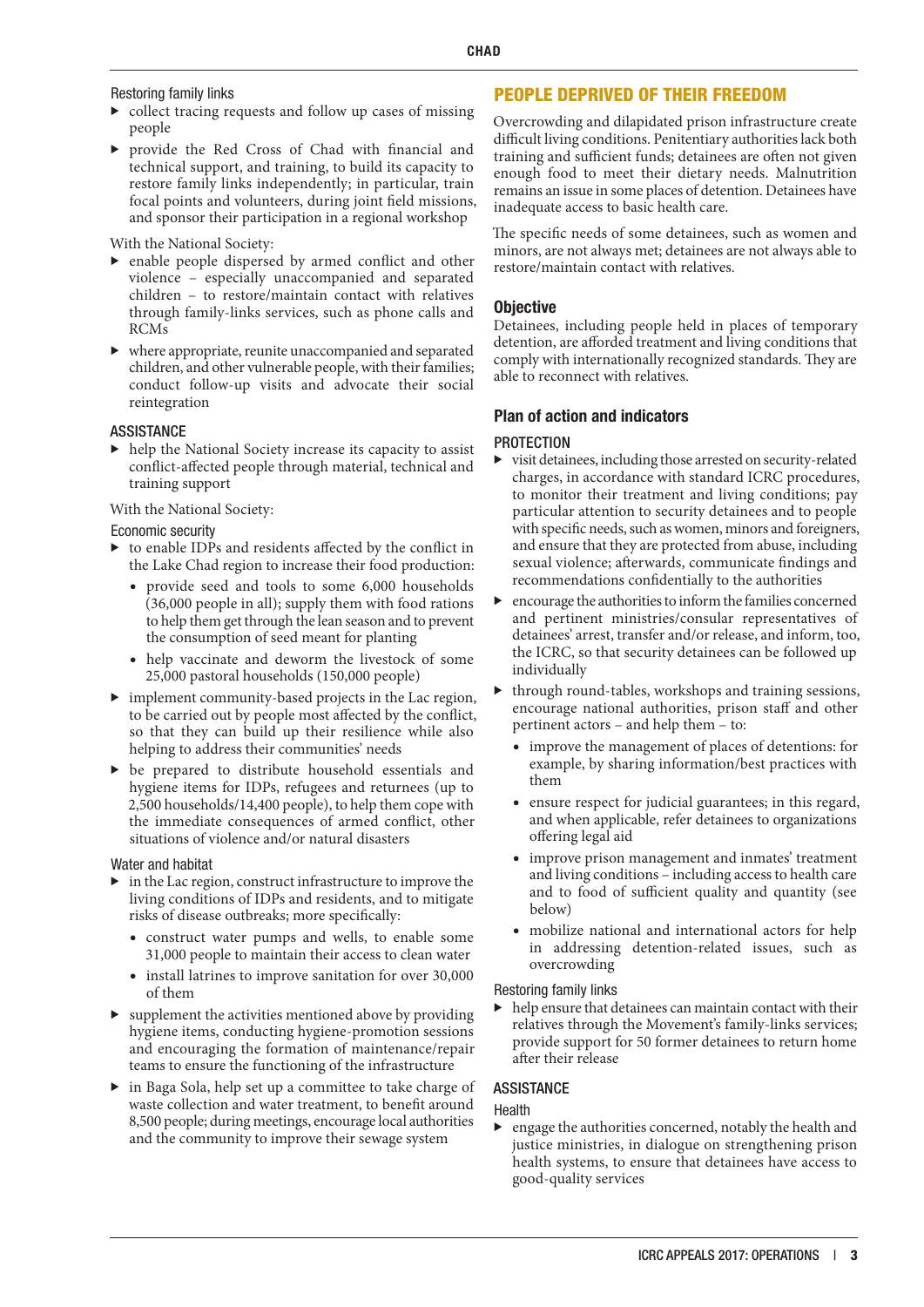- $\blacktriangleright$  to monitor and to ensure their health, visit detainees in six prisons regularly – and people held in other facilities as well, on an ad hoc basis – and provide them, directly or through the authorities, with assistance; more specifically:
	- supply prison dispensaries with medicines; renovate infirmaries in up to five of these prisons
	- provide prison health staff with technical and other support, and training, so that they can provide more effective care for sick detainees; for example, help prison authorities formulate and print out a questionnaire for use in TB screening processes
	- cover the costs of diagnostic tests for up to 70 ailing and economically vulnerable detainees
	- be prepared to help treat detainees during epidemics or other emergencies

#### Economic security

- $\blacktriangleright$  monitor malnutrition-related issues in six prisons for instance, by checking detainees' body mass index regularly – and encourage the authorities to address these matters; in particular:
	- donate supplies to help ensure that detainees receive sufficient amounts of suitable daily food rations
	- in five of these prisons, provide therapeutic or supplementary food for around 1,500 moderately and 350 severely malnourished inmates to help them recover their health
	- train cooks and grocers, among others, with a view to improving management of the food chain; train also prison health staff and volunteers among detainees to develop their ability to handle cases of malnutrition

#### Water and habitat

- $\blacktriangleright$  to help improve detainees' living conditions and minimize their exposure to health risks:
	- upgrade water, sanitation and other facilities (see above) in six prisons, to benefit some 4,000 detainees; also, provide these detainees with hygiene items
	- train and equip maintenance and hygiene committees; carry out hygiene-promotion sessions in six prisons

## ACTORS OF INFLUENCE

Various security forces are involved in arresting and detaining people; the General Directorate of Security Services for National Institutions (hereafter 'the presidential guard') also deals with internal tensions. Troops are deployed in border areas and abroad, for instance, in Mali.

Military and police training institutions run some courses on IHL and international human rights law; however, troops are not always aware of their obligations under these norms.

Chad is party to various IHL instruments, such as the African Union Convention on IDPs; it has not yet incorporated the provisions of that treaty in domestic legislation. IHL is not systematically included in university curricula; nevertheless, academic interest in the subject is growing.

Members of civil society play an important role in strengthening respect for IHL and cultivating support for the Movement.

#### **Objective**

National authorities and the armed and security forces understand and respect IHL and other fundamental rules protecting people during armed conflict and other violence; they incorporate these norms in their decision-making. Traditional/religious leaders, the media and academics help foster awareness of humanitarian issues and IHL among all parties concerned and in the wider public. All actors understand the ICRC's mandate and support the Movement.

#### Plan of action and indicators

#### **PREVENTION**

- $\blacktriangleright$  strengthen respect for IHL, internationally recognized standards for law enforcement and the ICRC's mandate and activities; to that end:
	- maintain regular dialogue with: the armed and security forces, especially those involved in arrests, interrogations and ongoing combat operations – including the *gendarmerie*, the National and Nomadic Guard of Chad, the presidential guard and the police; peacekeeping troops waiting to be deployed abroad; border forces; and international forces in Chad, including French forces
	- guide the authorities in bringing detention conditions in line with internationally recognized standards (see *People deprived of their freedom*)
- $\blacktriangleright$  encourage the armed and security forces to incorporate IHL and other applicable norms of international or domestic law in their doctrine, training and operations; to that end:
	- strengthen the capacities of military officers and IHL focal points through refresher and train-the-trainer courses; conduct IHL training for the presidential guard; maintain regular contact with foreign forces in Chad, including Barkhane and the MNJTF
	- sponsor high-ranking officers' participation in IHL workshops, in Chad and elsewhere
	- provide technical expertise for drafting the armed and security forces' educational materials and developing related curricula; distribute Arabic and French translations of reference materials
	- organize briefings for Chadian troops bound for peacekeeping operations – in Chad, the region, or elsewhere – or for border-security missions
- encourage government officials, through dialogue and workshops, to incorporate IHL instruments in domestic legislation and/or implement them – notably the African Union Convention on IDPs, but also the Convention on Certain Conventional Weapons and the Arms Trade Treaty – and to adopt a revised penal code; lend them technical support for enacting legislation that protects the red cross emblem
- $\triangleright$  promote the inclusion of IHL in university curricula by organizing pertinent events – a moot court competition, a conference and a workshop – for lecturers and students from eight schools; donate reference materials to the libraries of two universities
- with the National Society, increase contact with influential members of civil society and the general public – especially those in the Lac region – to broaden awareness of IHL and support for the Movement, and to facilitate humanitarian access; in particular:
	- organize dissemination sessions for beneficiaries of the ICRC and for traditional/religious leaders